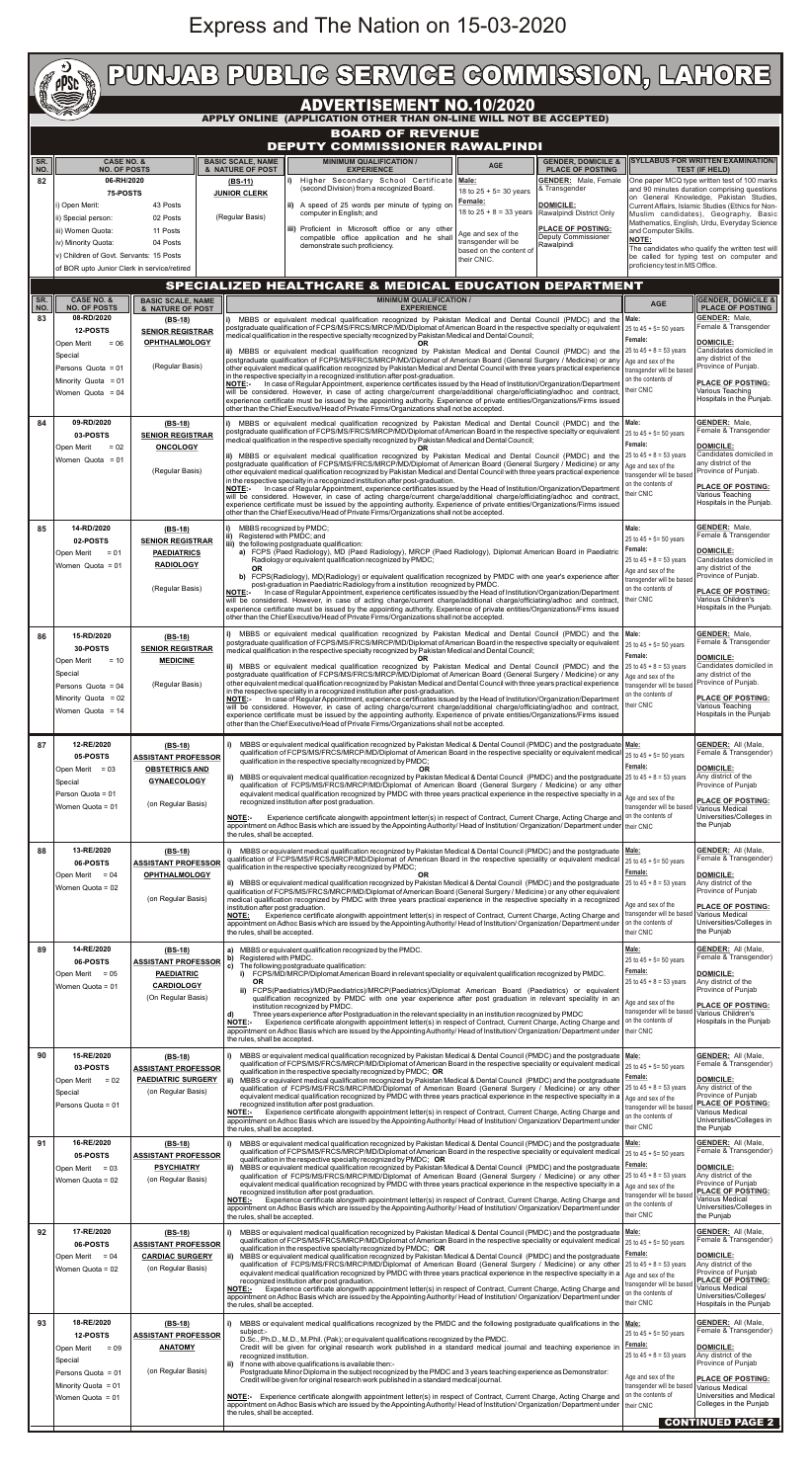

# PUNJAB PUBLIC SERVICE COMMISSION, LAHORE **Page-2**

| SR.<br>  NO. | <b>CASE NO. &amp;</b><br><b>NO. OF POSTS</b>                                         | <b>BASIC SCALE, NAME</b><br>& NATURE OF POST                              | <b>MINIMUM QUALIFICATION /</b><br><b>EXPERIENCE</b>                                                                                                                                                                                                                                                                                                                                                                                                                                                                                                                                                                                                                                                                                                                                                              | <b>AGE</b>                                                                       | <b>GENDER, DOMICILE &amp;</b><br><b>PLACE OF POSTING</b>                                                               |
|--------------|--------------------------------------------------------------------------------------|---------------------------------------------------------------------------|------------------------------------------------------------------------------------------------------------------------------------------------------------------------------------------------------------------------------------------------------------------------------------------------------------------------------------------------------------------------------------------------------------------------------------------------------------------------------------------------------------------------------------------------------------------------------------------------------------------------------------------------------------------------------------------------------------------------------------------------------------------------------------------------------------------|----------------------------------------------------------------------------------|------------------------------------------------------------------------------------------------------------------------|
| 94           | 19-RE/2020<br><b>11-POSTS</b><br>Open Merit<br>$= 09$<br>Minority Quota= 01          | $(BS-18)$<br><b>ASSISTANT</b><br><b>PROFESSOR</b><br><b>CARDIOLOGY</b>    | MBBS or equivalent medical qualification recognized by Pakistan Medical & Dental Council (PMDC) and the postgraduate<br>li)<br>qualification of FCPS/MS/FRCS/MRCP/MD/Diplomat of American Board in the respective speciality or equivalent medical<br>qualification in the respective specialty recognized by PMDC; OR<br>ii) MBBS or equivalent medical qualification recognized by Pakistan Medical & Dental Council (PMDC) and the postgraduate<br>qualification of FCPS/MS/FRCS/MRCP/MD/Diplomat of American Board (General Surgery / Medicine) or any other<br>equivalent medical qualification recognized by PMDC with three years practical experience in the respective specialty in a<br>recognized institution after post graduation.                                                                  | Male:<br>25 to $45 + 5 = 50$ years<br>Female:<br>25 to $45 + 8 = 53$ years       | <b>GENDER: All (Male,</b><br>Female & Transgender)<br><b>DOMICILE:</b><br>Any District of the<br>Province of Punjab    |
|              | Women Quota = 01                                                                     | (on Regular Basis)                                                        | Experience certificate alongwith appointment letter(s) in respect of Contract, Current Charge, Acting Charge and<br>NOTE:-<br>appointment on Adhoc Basis which are issued by the Appointing Authority/ Head of Institution/ Organization/ Department under<br>the rules, shall be accepted.                                                                                                                                                                                                                                                                                                                                                                                                                                                                                                                      | Age and sex of the<br>transgender will be based on<br>the contents of their CNIC | <b>PLACE OF POSTING:</b><br>Various Medical<br>Universities/Colleges/<br>Hospitals in the Punjab                       |
| 95           | 20-RE/2020<br>06-POSTS                                                               | (BS-18)<br><b>ASSISTANT</b>                                               | MBBS or equivalent medical qualifications recognized by the PMDC and the following postgraduate qualifications in the Male:<br>l i)<br>subject:-<br>D.Sc., Ph.D., M.D., M.Phil. (Pak); or equivalent qualifications recognized by the PMDC.                                                                                                                                                                                                                                                                                                                                                                                                                                                                                                                                                                      | 25 to $45 + 5 = 50$ years                                                        | <b>GENDER: All (Male,</b><br>Female & Transgender)                                                                     |
|              | Open Merit $= 03$<br>Special<br>Person Quota = 01                                    | <b>PROFESSOR</b><br><b>COMMUNITY</b><br><b>MEDICINE</b>                   | Credit will be given for original research work published in a standard medical journal and teaching experience in recognized Female:<br>institution.<br>If none with above qualifications is available then:-<br>l ii)<br>Postgraduate Minor Diploma in the subject recognized by the PMDC and 3 years teaching experience as Demonstrator:                                                                                                                                                                                                                                                                                                                                                                                                                                                                     | 25 to $45 + 8 = 53$ years                                                        | <b>DOMICILE:</b><br>Any District of the<br>Province of Punjab                                                          |
|              | Women Quota = 02                                                                     | (On Regular Basis)                                                        | Credit will be given for original research work published in a standard medical journal.<br>Experience certificate alongwith appointment letter(s) in respect of Contract, Current Charge, Acting Charge and transgender will be based on<br><b>NOTE:-</b><br>appointment on Adhoc Basis which are issued by the Appointing Authority/ Head of Institution/ Organization/ Department under the contents of their CNIC<br>the rules, shall be accepted.                                                                                                                                                                                                                                                                                                                                                           | Age and sex of the                                                               | <b>PLACE OF POSTING:</b><br>Various Universities and<br>Medical Colleges in the<br>Punjab                              |
| 96           | 21-RE/2020<br><b>10-POSTS</b><br>Open Merit $= 03$<br>Minority Quota = 01<br>Special | $(BS-18)$<br><b>ASSISTANT</b><br><b>PROFESSOR</b><br><b>MEDICINE</b>      | MBBS or equivalent medical qualification recognized by Pakistan Medical & Dental Council (PMDC) and the postgraduate Male:<br>l i )<br>qualification of FCPS/MS/FRCS/MRCP/MD/Diplomat of American Board in the respective speciality or equivalent medical 25 to 45 + 5= 50 years<br>qualification in the respective specialty recognized by PMDC; $OR$<br>ii) MBBS or equivalent medical qualification recognized by Pakistan Medical & Dental Council (PMDC) and the postgraduate Female:<br>qualification of FCPS/MS/FRCS/MRCP/MD/Diplomat of American Board (General Surgery / Medicine) or any other 25 to 45 + 8 = 53 years<br>equivalent medical qualification recognized by PMDC with three years practical experience in the respective specialty in a<br>recognized institution after post graduation. |                                                                                  | <b>GENDER: All (Male.</b><br>Female & Transgender)<br><b>DOMICILE:</b><br>Any District of the<br>Province of Punjab    |
|              | Person Quota = 01<br>Women Quota = 05                                                | (on Regular Basis)                                                        | Experience certificate alongwith appointment letter(s) in respect of Contract, Current Charge, Acting Charge and Age and sex of the<br><b>NOTE:-</b><br>appointment on Adhoc Basis which are issued by the Appointing Authority/ Head of Institution/ Organization/ Department under transgender will be based on<br>the rules, shall be accepted.                                                                                                                                                                                                                                                                                                                                                                                                                                                               | the contents of their CNIC                                                       | <b>PLACE OF POSTING:</b><br>Various Medical<br>Universities/Colleges<br>in the Punjab.                                 |
| 97           | 22-RE/2020<br>06-POSTS<br>Open Merit = 02                                            | $(BS-18)$<br><b>ASSISTANT</b><br><b>PROFESSOR</b>                         | MBBS or equivalent medical qualification recognized by Pakistan Medical & Dental Council (PMDC) and the postgraduate<br>qualification of FCPS/MS/FRCS/MRCP/MD/Diplomat of American Board in the respective speciality or equivalent medical<br>qualification in the respective specialty recognized by PMDC; OR                                                                                                                                                                                                                                                                                                                                                                                                                                                                                                  | Male:<br>25 to $45 + 5 = 50$ years<br>Female:                                    | <b>GENDER: All (Male,</b><br>Female & Transgender)<br><b>DOMICILE:</b>                                                 |
|              | Special<br>Person Quota = 01                                                         | <b>ORTHOPAEDIC</b><br><b>SURGERY</b>                                      | ii) MBBS or equivalent medical qualification recognized by Pakistan Medical & Dental Council (PMDC) and the postgraduate<br>qualification of FCPS/MS/FRCS/MRCP/MD/Diplomat of American Board (General Surgery / Medicine) or any other 25 to 45 + 8 = 53 years<br>equivalent medical qualification recognized by PMDC with three years practical experience in the respective specialty in a<br>recognized institution after post graduation.                                                                                                                                                                                                                                                                                                                                                                    | Age and sex of the                                                               | Any District of the<br>Province of Punjab                                                                              |
|              | Women Quota = 03                                                                     | (on Regular Basis)                                                        | Experience certificate alongwith appointment letter(s) in respect of Contract, Current Charge, Acting Charge and<br><b>NOTE:-</b><br>appointment on Adhoc Basis which are issued by the Appointing Authority/ Head of Institution/ Organization/ Department under<br>the rules, shall be accepted.                                                                                                                                                                                                                                                                                                                                                                                                                                                                                                               | transgender will be based on<br>the contents of their CNIC                       | <b>PLACE OF POSTING:</b><br>Various Medical<br>Universities/Colleges<br>in the Punjab.                                 |
| 98           | 24-RE/2020<br>06-POSTS<br>Open Merit<br>$= 04$<br>Women Quota = 02                   | (BS-18)<br><b>ASSISTANT</b><br><b>PROFESSOR</b><br><b>PLASTIC SURGERY</b> | MBBS or equivalent medical qualification recognized by Pakistan Medical & Dental Council (PMDC) and the postgraduate   Male:<br>qualification of FCPS/MS/FRCS/MRCP/MD/Diplomat of American Board in the respective speciality or equivalent medical<br>qualification in the respective specialty recognized by PMDC;<br><b>OR</b><br>MBBS or equivalent medical qualification recognized by Pakistan Medical & Dental Council (PMDC) and the postgraduate $25$ to $45 + 8 = 53$ years<br>ii)                                                                                                                                                                                                                                                                                                                     | 25 to $45 + 5 = 50$ years<br>Female:                                             | <b>GENDER: All (Male,</b><br>Female & Transgender)<br><b>DOMICILE:</b><br>Any District of the                          |
|              |                                                                                      | (on Regular Basis)                                                        | qualification of FCPS/MS/FRCS/MRCP/MD/Diplomat of American Board (General Surgery / Medicine) or any other<br>equivalent medical qualification recognized by PMDC with three years practical experience in the respective specialty in a<br>recognized institution after post graduation.<br>Experience certificate alongwith appointment letter(s) in respect of Contract, Current Charge, Acting Charge and<br><b>NOTE:-</b><br>appointment on Adhoc Basis which are issued by the Appointing Authority/ Head of Institution/ Organization/ Department under<br>the rules, shall be accepted.                                                                                                                                                                                                                  | Age and sex of the<br>transgender will be based on<br>the contents of their CNIC | Province of Punjab<br><b>PLACE OF POSTING:</b><br>Various Medical<br>Universities/Colleges/<br>Hospitals in the Punjab |
| 99           | 25-RE/2020<br>02-POSTS                                                               | (BS-18)<br><b>ASSISTANT</b>                                               | MBBS or equivalent medical qualification recognized by Pakistan Medical & Dental Council (PMDC) and the postgraduate<br>qualification of FCPS/MS/FRCS/MRCP/MD/Diplomat of American Board in the respective speciality or equivalent medical<br>qualification in the respective specialty recognized by PMDC;                                                                                                                                                                                                                                                                                                                                                                                                                                                                                                     | Male:<br>25 to $45 + 5 = 50$ years<br>Female:                                    | <b>GENDER: All (Male,</b><br>Female & Transgender)                                                                     |
|              | Open Merit $= 01$<br>Special<br>Person Quota = 01                                    | <b>PROFESSOR</b><br><b>ANESTHESIA</b>                                     | OR.<br>ii) MBBS or equivalent medical qualification recognized by Pakistan Medical & Dental Council (PMDC) and the postgraduate $25$ to $45 + 8 = 53$ years<br>qualification of FCPS/MS/FRCS/MRCP/MD/Diplomat of American Board (General Surgery / Medicine) or any other<br>equivalent medical qualification recognized by PMDC with three years practical experience in the respective specialty in a                                                                                                                                                                                                                                                                                                                                                                                                          | Age and sex of the                                                               | <b>DOMICILE:</b><br>Any District of the<br>Province of Punjab                                                          |
|              |                                                                                      | (on Regular Basis)                                                        | recognized institution after post graduation.<br><b>NOTE:-</b><br>Experience certificate alongwith appointment letter(s) in respect of Contract, Current Charge, Acting Charge and<br>appointment on Adhoc Basis which are issued by the Appointing Authority/ Head of Institution/ Organization/ Department under<br>the rules, shall be accepted.                                                                                                                                                                                                                                                                                                                                                                                                                                                              | transgender will be based on<br>the contents of their CNIC                       | <b>PLACE OF POSTING:</b><br>Various Medical<br>Universities/Colleges/<br>Hospitals in the Punjab                       |
| 100          | 26-RE/2020<br>13-POSTS<br>Open Merit<br>$= 08$                                       | $(BS-18)$<br><b>ASSISTANT</b><br><b>PROFESSOR</b>                         | i)<br>MBBS or equivalent medical qualification recognized by Pakistan Medical & Dental Council (PMDC) and the postgraduate<br>qualification of FCPS/MS/FRCS/MRCP/MD/Diplomat of American Board in the respective speciality or equivalent medical<br>qualification in the respective specialty recognized by PMDC;<br><b>OR</b>                                                                                                                                                                                                                                                                                                                                                                                                                                                                                  | Male:<br>25 to $45 + 5 = 50$ years<br>Female:                                    | <b>GENDER: All (Male,</b><br>Female & Transgender)<br><b>DOMICILE:</b>                                                 |
|              | Special<br>Person Quota = $01$                                                       | <b>RADIOLOGY</b>                                                          | ii) MBBS or equivalent medical qualification recognized by Pakistan Medical & Dental Council (PMDC) and the postgraduate<br>qualification of FCPS/MS/FRCS/MRCP/MD/Diplomat of American Board (General Surgery / Medicine) or any other<br>equivalent medical qualification recognized by PMDC with three years practical experience in the respective specialty in a<br>recognized institution after post graduation.                                                                                                                                                                                                                                                                                                                                                                                            | 25 to $45 + 8 = 53$ years<br>Age and sex of the                                  | Any District of the<br>Province of Punjab<br><b>PLACE OF POSTING:</b>                                                  |
|              | Minority Quota = 01<br>Women Quota = 03                                              | (on Regular Basis)                                                        | Experience certificate alongwith appointment letter(s) in respect of Contract, Current Charge, Acting Charge and<br><b>NOTE:-</b><br>appointment on Adhoc Basis which are issued by the Appointing Authority/ Head of Institution/ Organization/ Department under<br>the rules, shall be accepted.                                                                                                                                                                                                                                                                                                                                                                                                                                                                                                               | transgender will be based on<br>the contents of their CNIC                       | Various Medical<br>Universities/Colleges/<br>Hospitals in the Punjab                                                   |
| 101          | 27-RE/2020<br><b>11-POSTS</b>                                                        | $(BS-18)$<br><b>ASSISTANT</b>                                             | i)<br>MBBS or equivalent medical qualification recognized by Pakistan Medical & Dental Council (PMDC) and the postgraduate<br>qualification of FCPS/MS/FRCS/MRCP/MD/Diplomat of American Board in the respective speciality or equivalent medical<br>qualification in the respective specialty recognized by PMDC;                                                                                                                                                                                                                                                                                                                                                                                                                                                                                               | Male:<br>25 to $45 + 5 = 50$ years                                               | <b>GENDER: All (Male,</b><br>Female & Transgender)                                                                     |
|              | Open Merit<br>$= 08$<br>Minority Quota = 01<br>Women Quota = 02                      | <b>PROFESSOR ENT</b><br>(on Regular Basis)                                | <b>OR</b><br>ii) MBBS or equivalent medical qualification recognized by Pakistan Medical & Dental Council (PMDC) and the postgraduate<br>qualification of FCPS/MS/FRCS/MRCP/MD/Diplomat of American Board (General Surgery / Medicine) or any other<br>equivalent medical qualification recognized by PMDC with three years practical experience in the respective specialty in a                                                                                                                                                                                                                                                                                                                                                                                                                                | Female:<br>25 to $45 + 8 = 53$ years                                             | DOMICILE:<br>Any District of the<br>Province of Punjab                                                                 |
|              |                                                                                      |                                                                           | recognized institution after post graduation.<br>Experience certificate alongwith appointment letter(s) in respect of Contract, Current Charge, Acting Charge and<br><b>NOTE:-</b><br>appointment on Adhoc Basis which are issued by the Appointing Authority/ Head of Institution/ Organization/ Department under<br>the rules, shall be accepted.                                                                                                                                                                                                                                                                                                                                                                                                                                                              | Age and sex of the<br>transgender will be based on<br>the contents of their CNIC | <b>PLACE OF POSTING:</b><br>Various Medical<br>Universities/Colleges/<br>Hospitals in the Punjab                       |
|              |                                                                                      |                                                                           | <b>PUNJAB IRRIGATION DEPARTMENT</b>                                                                                                                                                                                                                                                                                                                                                                                                                                                                                                                                                                                                                                                                                                                                                                              |                                                                                  |                                                                                                                        |

| <b>CASE</b><br>NO. | <b>ZONE</b>                                                                                                          | NO. OF<br><b>POSTS</b>  | <b>SPECIAL</b><br><b>PERSONS</b><br><b>QUOTA</b> | <b>MINORITY</b><br><b>QUOTA</b>                   | <b>WOMEN</b><br><b>QUOTA</b> | <b>OPEN</b><br><b>MERIT</b> | <b>DISTRICT OF DOMICILE</b>                                                                          | <b>136 POSTS</b><br><b>ON CONTRACT BASIS</b>                                                                                                                  |  |
|--------------------|----------------------------------------------------------------------------------------------------------------------|-------------------------|--------------------------------------------------|---------------------------------------------------|------------------------------|-----------------------------|------------------------------------------------------------------------------------------------------|---------------------------------------------------------------------------------------------------------------------------------------------------------------|--|
| 14-RG/2020         | Lahore                                                                                                               | 18                      | 01                                               | 01                                                | 04                           | 12                          | Lahore, Sheikhupura,<br>NankanaSahab, Gujranwala,<br>Sialkot, Kasur, Okara, Narowal,<br>Pakpattan    | <b>FOR A PERIOD OF</b><br><b>03 YEARS</b><br>(EXTENDABLE)                                                                                                     |  |
| 15-RG/2020         | Faisalabad                                                                                                           | 28                      | 01                                               | 01                                                | 05                           | 21                          | Faisalabad, Jhang, Chiniot,<br>NankanaSahab, T.T.Singh,<br>Sheikhupura, Gujranwala,<br>Hafizabad.    | <b>MINIMUM QUALIFICATION / EXPERIENCE</b><br>B.A or B.Sc. (second division) from a university                                                                 |  |
| 16-RG/2020         | Sargodha                                                                                                             | 25                      | 01                                               | 01                                                | 06                           | 17                          | Sargodha, Khushab, Layyah,<br>Mianwali, Bhakkar, Gujrat,<br>Jhelum, MandiBahauddin, Jhang            | recognized by the Higher Education Commission<br><b>OR</b>                                                                                                    |  |
| 17-RG/2020         | D.G. Khan                                                                                                            | 06                      | 01                                               |                                                   | 03                           | $\overline{2}$              | D.G.Khan, Rajanpur,<br>MuzzafarGarh                                                                  | B.Sc (Agri) (second division) from a university<br>recognized by the Higher Education Commission                                                              |  |
| 18-RG/2020         | Bahawalpur                                                                                                           | 18                      | 01                                               | 01                                                | 05                           | 11                          | Bahawalpur, Bahawalnagar,<br>Rahim Yar Khan                                                          |                                                                                                                                                               |  |
| 19-RG/2020         | Multan                                                                                                               | 31                      | 02                                               | 02                                                | 08                           | 19                          | Multan, Pakpattan, Vehari,<br>Lodhran, Jhang                                                         |                                                                                                                                                               |  |
| 20-RG/2020         | Research/<br><b>DLR</b>                                                                                              | 09                      | 01                                               |                                                   | 02                           | 06                          | All Punjab                                                                                           | <b>SYLLABUS FOR WRITTEN TEST (IF HELD)</b>                                                                                                                    |  |
| 21-RG/2020         | Development                                                                                                          | 01                      |                                                  |                                                   |                              | 01                          | All Punjab                                                                                           | One paper MCQ type General Ability Written Test of<br>100 marks and 90 minutes duration comprising<br>Questions relating to General Ability including General |  |
|                    | <b>AGE LIMIT</b>                                                                                                     |                         |                                                  | <b>GENDER</b><br>Male,<br>Female &<br>Transgender |                              | <b>PLACE OF POSTING</b>     | Knowledge, Pakistan Studies, Current Affairs, Islamic<br>Studies (Ethics for Non-Muslim Candidates), |                                                                                                                                                               |  |
|                    | 19 to $26 + 05 = 31$ years<br>(For Male)<br>19 to $26 + 08 = 34$ years<br>(For Female)<br>19 to $26 + 10 = 36$ years |                         |                                                  |                                                   |                              | In the respective Zone      | Geography, Basic Mathematics, English, Urdu,<br>Everyday Science and Basic Computer Skills.          |                                                                                                                                                               |  |
|                    | (For Special Person)                                                                                                 | <b>CONTINUED PAGE 3</b> |                                                  |                                                   |                              |                             |                                                                                                      |                                                                                                                                                               |  |

**102**

### **SPECIALIZED HEALTHCARE & MEDICAL EDUCATION DEPARTMENT**

## ZILLADAR (BS-14)